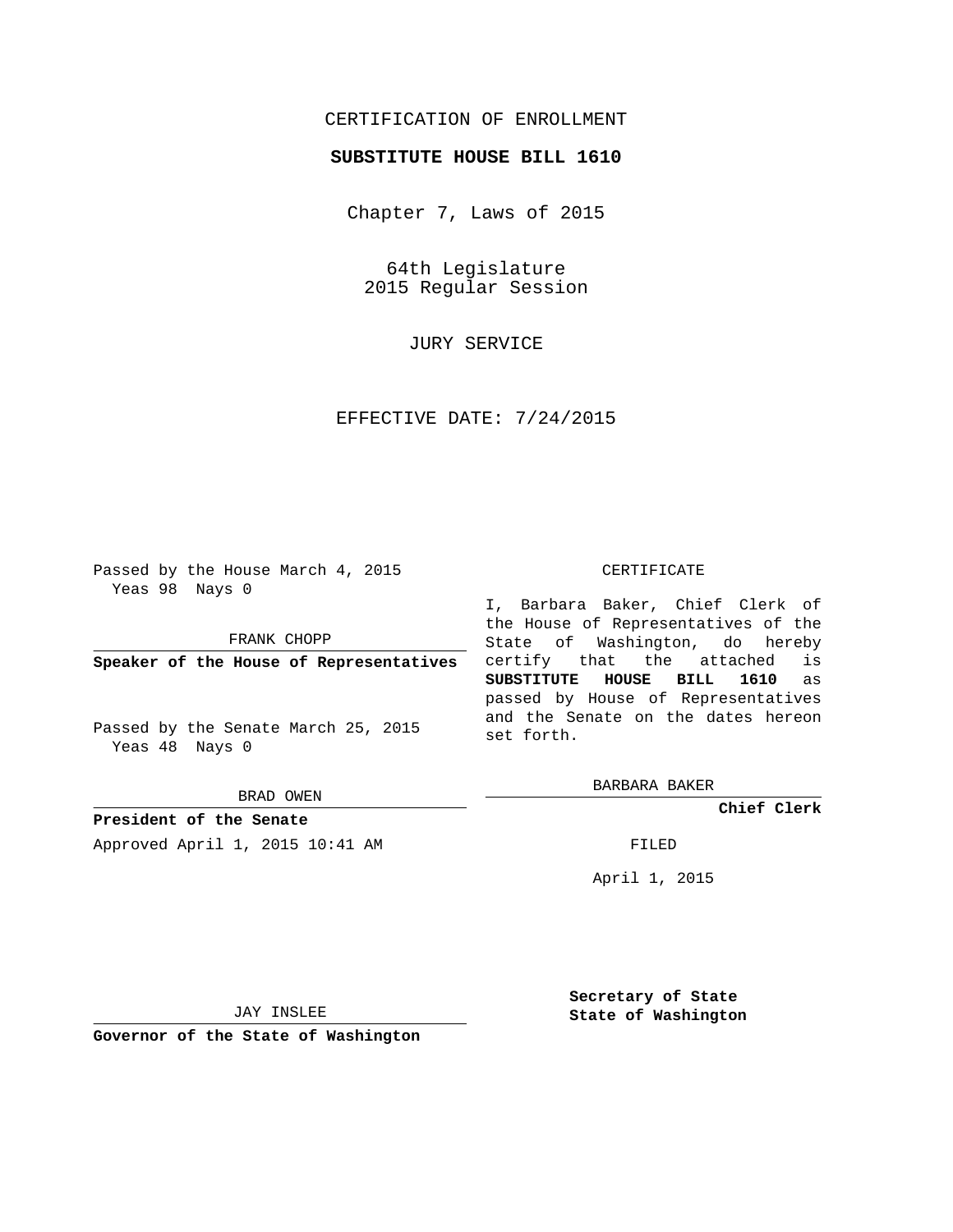## **SUBSTITUTE HOUSE BILL 1610**

Passed Legislature - 2015 Regular Session

**State of Washington 64th Legislature 2015 Regular Session**

**By** House Judiciary (originally sponsored by Representatives McCaslin, Riccelli, Rodne, Orwall, Holy, Stokesbary, G. Hunt, Taylor, and Shea)

READ FIRST TIME 02/20/15.

1 AN ACT Relating to jury service; and amending RCW 2.36.010, 2 2.36.100, and 2.36.080.

3 BE IT ENACTED BY THE LEGISLATURE OF THE STATE OF WASHINGTON:

4 **Sec. 1.** RCW 2.36.010 and 1993 c 408 s 4 are each amended to read 5 as follows:

6 Unless the context clearly requires otherwise the definitions in 7 this section apply throughout this chapter.

8 (1) A jury is a body of persons temporarily selected from the 9 qualified inhabitants of a particular district, and invested with 10 power—

11 (a) To present or indict a person for a public offense.

12 (b) To try a question of fact.

13 (2) "Court" when used without further qualification means any 14 superior court or court of limited jurisdiction in the state of 15 Washington.

16 (3) "Judge" means every judicial officer authorized to hold or 17 preside over a court. For purposes of this chapter "judge" does not 18 include court commissioners or referees.

19 (4) "Juror" means any person summoned for service on a petit 20 jury, grand jury, or jury of inquest as defined in this chapter.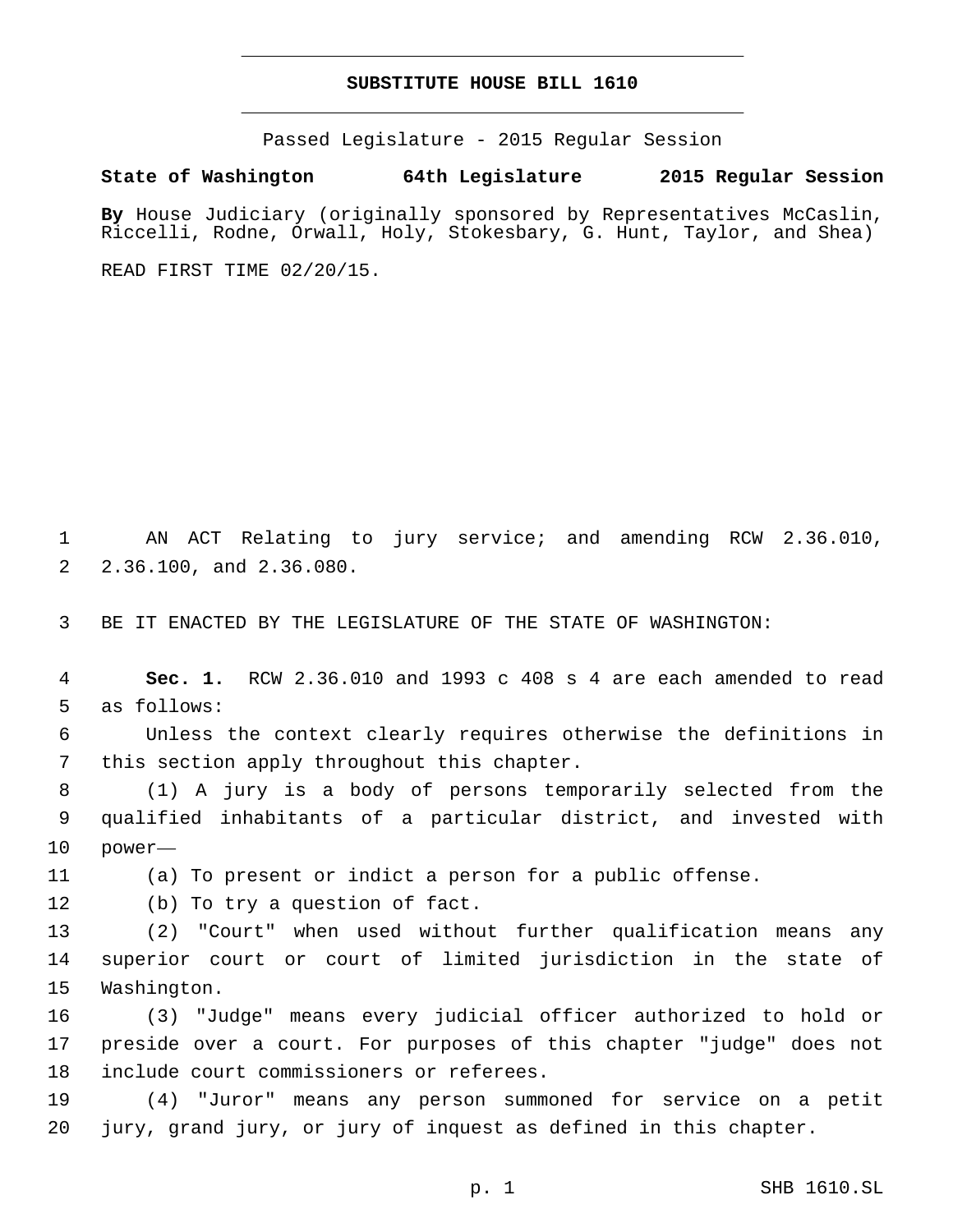(5) "Grand jury" means those twelve persons impaneled by a superior court to hear, examine, and investigate evidence concerning 3 criminal activity and corruption.

 (6) "Petit jury" means a body of persons twelve or less in number in the superior court and six in number in courts of limited jurisdiction, drawn by lot from the jurors in attendance upon the court at a particular session, and sworn to try and determine a 8 question of fact.

 (7) "Jury of inquest" means a body of persons six or fewer in number, but not fewer than four persons, summoned before the coroner or other ministerial officer, to inquire of particular facts.

 (8) "Jury source list" means the list of all registered voters for any county, merged with a list of licensed drivers and identicard holders who reside in the county. The list shall specify each person's name and residence address and conform to the methodology and standards set pursuant to the provisions of RCW 2.36.054 or by supreme court rule. The list shall be filed with the superior court 18 by the county auditor.

 (9) "Master jury list" means the list of prospective jurors from which jurors summoned to serve will be randomly selected. The master jury list shall be either randomly selected from the jury source list or may be an exact duplicate of the jury source list.

 (10) "Jury term" means a period of time of one or more days, not 24 exceeding ((one month)) two weeks for counties with a jury source list that has at least seventy thousand names and one month for 26 counties with a jury source list of less than seventy thousand names, during which summoned jurors must be available to report for juror 28 service.

 (11) "Juror service" means the period of time a juror is required to be present at the court facility. This period of time may not 31 extend beyond the end of the jury term, and may not exceed ( $\epsilon_{w\sigma}$  weeks)) one week for counties with a jury source list that has at least seventy thousand names, and two weeks for counties with a jury source list of less than seventy thousand names, except to complete a 35 trial to which the juror was assigned during the ((two-week)) service 36 period.

 (12) "Jury panel" means those persons randomly selected for jury 38 service for a particular jury term.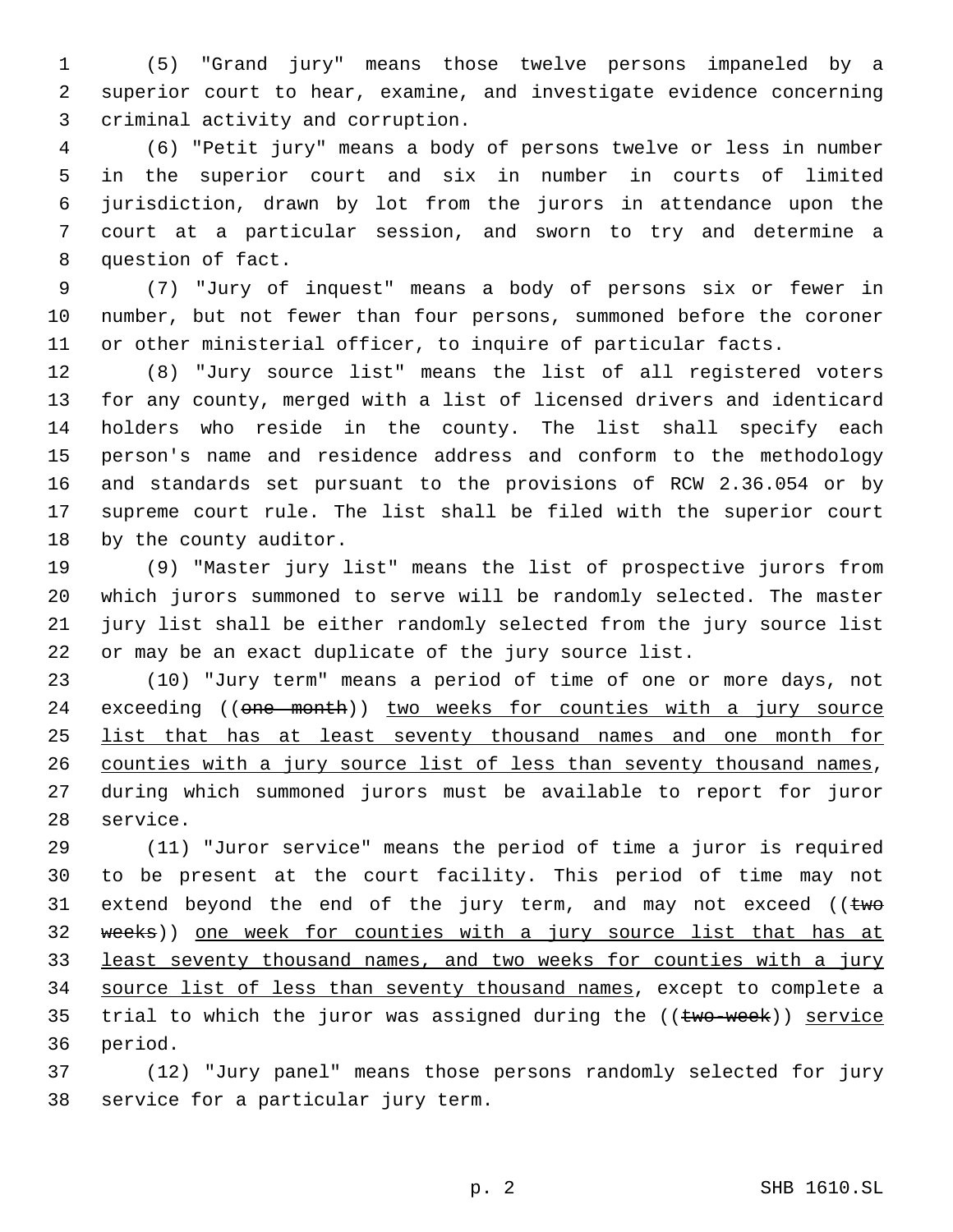**Sec. 2.** RCW 2.36.100 and 1992 c 93 s 5 are each amended to read 2 as follows:

 (1) Except for a person who is not qualified for jury service under RCW 2.36.070, no person may be excused from jury service by the court except upon a showing of undue hardship, extreme inconvenience, public necessity, or any reason deemed sufficient by the court for a 7 period of time the court deems necessary.

 (2) At the discretion of the court's designee, after a request by a prospective juror to be excused, a prospective juror excused from juror service for a particular time may be assigned to another jury term within the twelve-month period. If the assignment to another jury term is made at the time a juror is excused from the jury term for which he or she was summoned, a second summons under RCW 2.36.095 14 need not be issued.

 (3) When the jury source list has been fully summoned within a consecutive twelve-month period and additional jurors are needed, jurors who have already served during the consecutive twelve-month period may be summoned again for service. A juror who has previously 19 served may only be excused if he or she served at least  $((\text{two weeks}))$ 20 one week of juror service within the preceding twelve months. An excuse for prior service shall be granted only upon the written request of the prospective juror, which request shall certify the terms of prior service. Prior jury service may include service in superior court, in a court of limited jurisdiction, in the United 25 States District Court, or on a jury of inquest.

 **Sec. 3.** RCW 2.36.080 and 1992 c 93 s 2 are each amended to read as follows:27

 (1) It is the policy of this state that all persons selected for jury service be selected at random from a fair cross section of the population of the area served by the court, and that all qualified citizens have the opportunity in accordance with chapter 135, Laws of 1979 ex. sess. to be considered for jury service in this state and have an obligation to serve as jurors when summoned for that purpose.

 (2) It is the policy of this state to maximize the availability of residents of the state for jury service. It also is the policy of this state to minimize the burden on the prospective jurors, their families, and employers resulting from jury service. The jury term and jury service should be set at as brief an interval as is practical given the size of the jury source list for the judicial